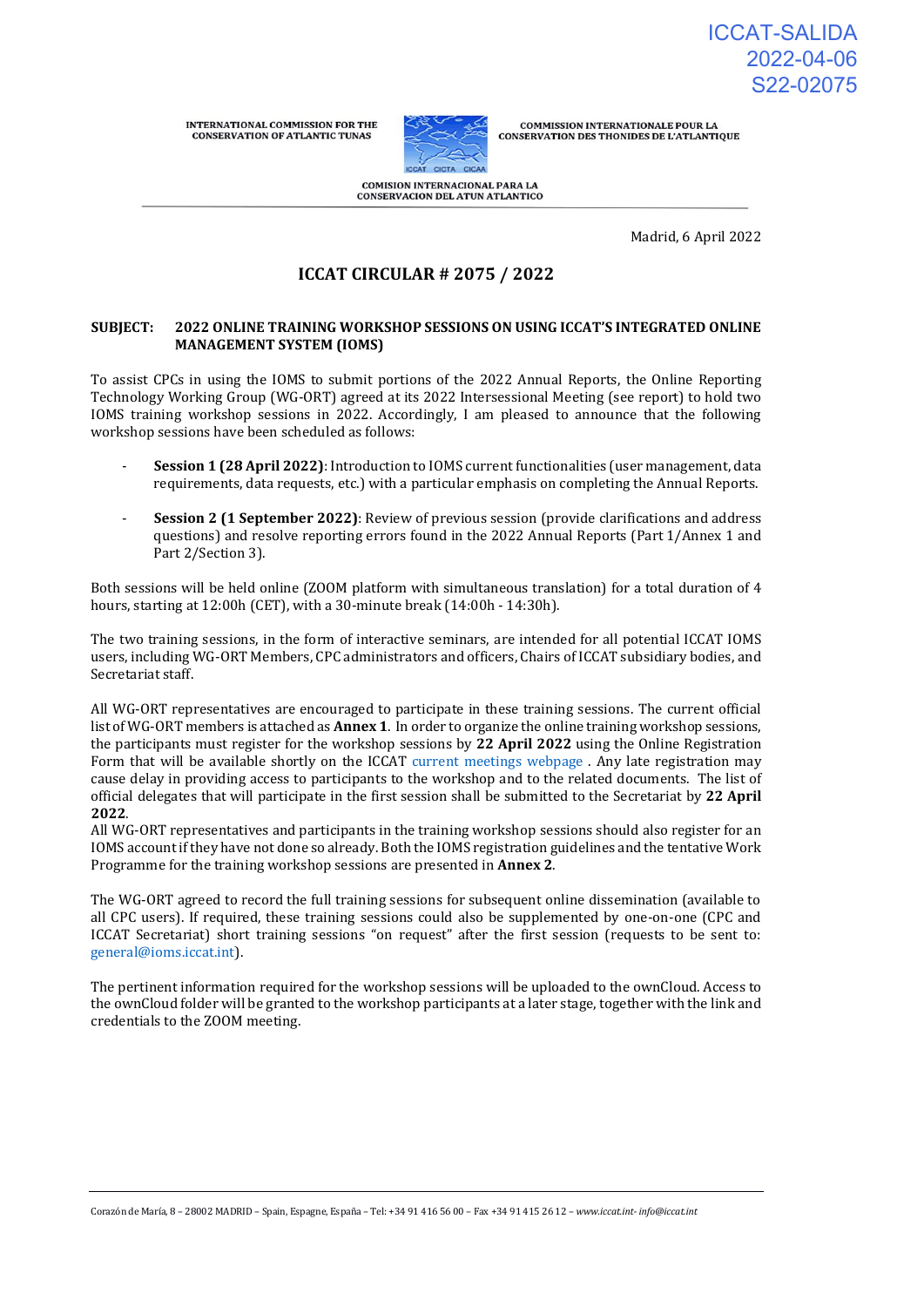# INTERNATIONAL COMMISSION FOR THE CONSERVATION OF ATLANTIC TUNAS



**COMMISSION INTERNATIONALE POUR LA<br>CONSERVATION DES THONIDES DE L'ATLANTIQUE** 

# COMISION INTERNACIONAL PARA LA<br>CONSERVACION DEL ATUN ATLANTICO

Please accept the assurances of my highest consideration.

### Executive Secretary



# Camille Jean Pierre Manel

### **DISTRIBUTION:**

- **− Commission Officers:**
	- First Vice Chair: <br> Z. Driouich PWG Chair: <br> N. Ansell Second Vice Chair: Chairs Panels 1-4

G. Melvin SCRS Vice Chair H. Arrizabalaga

Commission Chair: E. Penas Lado COC Chair: D. Campbell R. Chong STACFAD Chair: D. Warner-Kramer

- **− Head Delegates**
- **− Cooperating Parties, Entities or Fishing Entities**
- **− WG-ORT members**

**Attachment:** List of WG-ORT members. Additional information for workshop participants.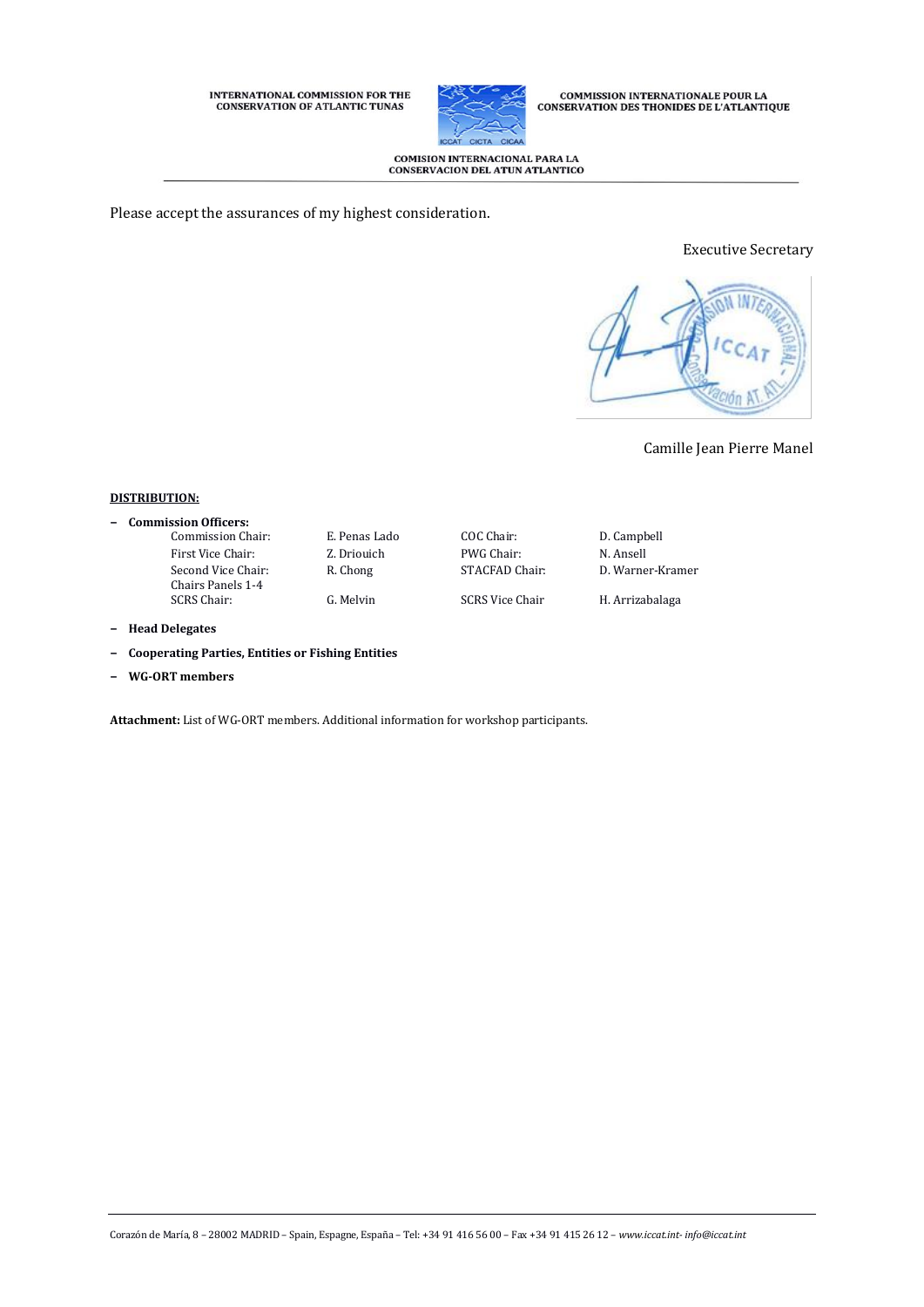**INTERNATIONAL COMMISSION FOR THE CONSERVATION OF ATLANTIC TUNAS** 



**COMMISSION INTERNATIONALE POUR LA CONSERVATION DES THONIDES DE L'ATLANTIQUE** 

**COMISION INTERNACIONAL PARA LA CONSERVACION DEL ATUN ATLANTICO** 

#### **Annex 1**

### *Status (CPC) Organization (CPC)* **Full Name IOMS role** Remarks CP Angola Victor Capapelo Julio Chilamba \* Not yet registered CP Angola Vieira Ferreira Nzambi Codia \* Not yet registered CP Belize | Valerie Lanza | CPC\_ADMIN | OK (active) CP Belize Delice Pinkard \* Not yet registered<br>
CP Brazil Natali Isabela Pierin Piccolo CPC ADMIN OK (active) CP Brazil Natali Isabela Pierin Piccolo CPC\_ADMIN OK (active) CP Brazil Bruno Mourato CPC\_OFFICER Registered (inactive) CP | Canada | Dale Marsden | CPC\_ADMIN | OK (active) CP | Canada | Jessica Kerwin | CPC\_ADMIN | OK (active) CP Canada Lise Kay CPC\_ADMIN OK (active) CP Canada Robynn-Bella Smith Laplante CPC\_OFFICER OK (active) CP China pr Lianyong Fanf CPC\_ADMIN OK (active)<br>
CP China pr Liu Ce <sup>c</sup> and the set of the contract of the contract of the contract of the contract of the contra<br>
CP China pr Liu Ce contract of the contract of the contract CP China pr Liu Ce \* Not yet registered CP Côte d'ivoire Kouadio Julien Djou \* Not yet registered CP Curaçao Norbert Meulens \* Not yet registered Egypt Abdelrazek Mohamed Badr \* Not yet registered CP Egypt Doaa Abdou Mahmoud Tawfeek \* Not yet registered CP EU Ester Alaez Pons CPC\_ADMIN OK (active) CP | EU | Maris Berzins | CPC\_ADMIN | OK (active) CP EU Samira Khalil CPC\_ADMIN OK (active)<br>
CP EU Thierry Remy CPC\_ADMIN OK (active) CP EU Thierry Remy CPC\_ADMIN OK (active) CP EU Pedro Lino CPC OFFICER OK (active) CP Gabon Bernice Carol Boupana Bola \* Not yet registered CP Gabon Fernand Fritch Mayombo Mouandza | \* | Not yet registered CP | Gambia | Momodou S Jallow | CPC OFFICER | OK (active) CP Grenada George Phillip CPC\_OFFICER OK (active) CP Grenada Olando Harvey CPC\_OFFICER OK (active) CP Guatemala Maria Rachel Rodas Sanchez \* Not yet registered CP Guatemala Wesley Alexander Aguilar Acabal \* Not yet registered CP Honduras Fidelia Nathaly Cardona Valle CPC\_ADMIN OK (active) CP Iceland Brynhildur Benediktsdóttir CPC\_ADMIN OK (active) CP | Japan | Kenta Ueda | CPC\_ADMIN | OK (active) CP Japan Natsuki Hosokawa CPC\_ADMIN OK (active) CP Japan Hiroyuki Morita CPC\_OFFICER OK (active) CP | Korea Rep. | Ilkang Na | CPC\_ADMIN | OK (active) CP Morocco Bouchra Haoujar \* Not yet registered CP | Morocco | Kamal Sabbane | \* | Not yet registered CP Morocco Noureddine Abid \* Not yet registered CP Mauritania Ely Beibou CPC\_ADMIN OK (active) CP | Mexico | Isabel Cristina Reyes Robles | CPC\_ADMIN | Registered (inactive) CP Mexico Bertha Alicia Soler Benítez CPC\_OFFICER Registered (inactive) CP | Mexico | Gustavo López | Gustavo CPC OFFICER | Registered (inactive) CP Norway Elisabeth Sørdahl CPC\_ADMIN OK (active) CP Norway Maja K. Rodriguez Brix CPC\_ADMIN OK (active)

#### **Current list of WG-ORT nominated members (as of 2022-04-04), together with the IOMS registration status and role (\* not yet registered)**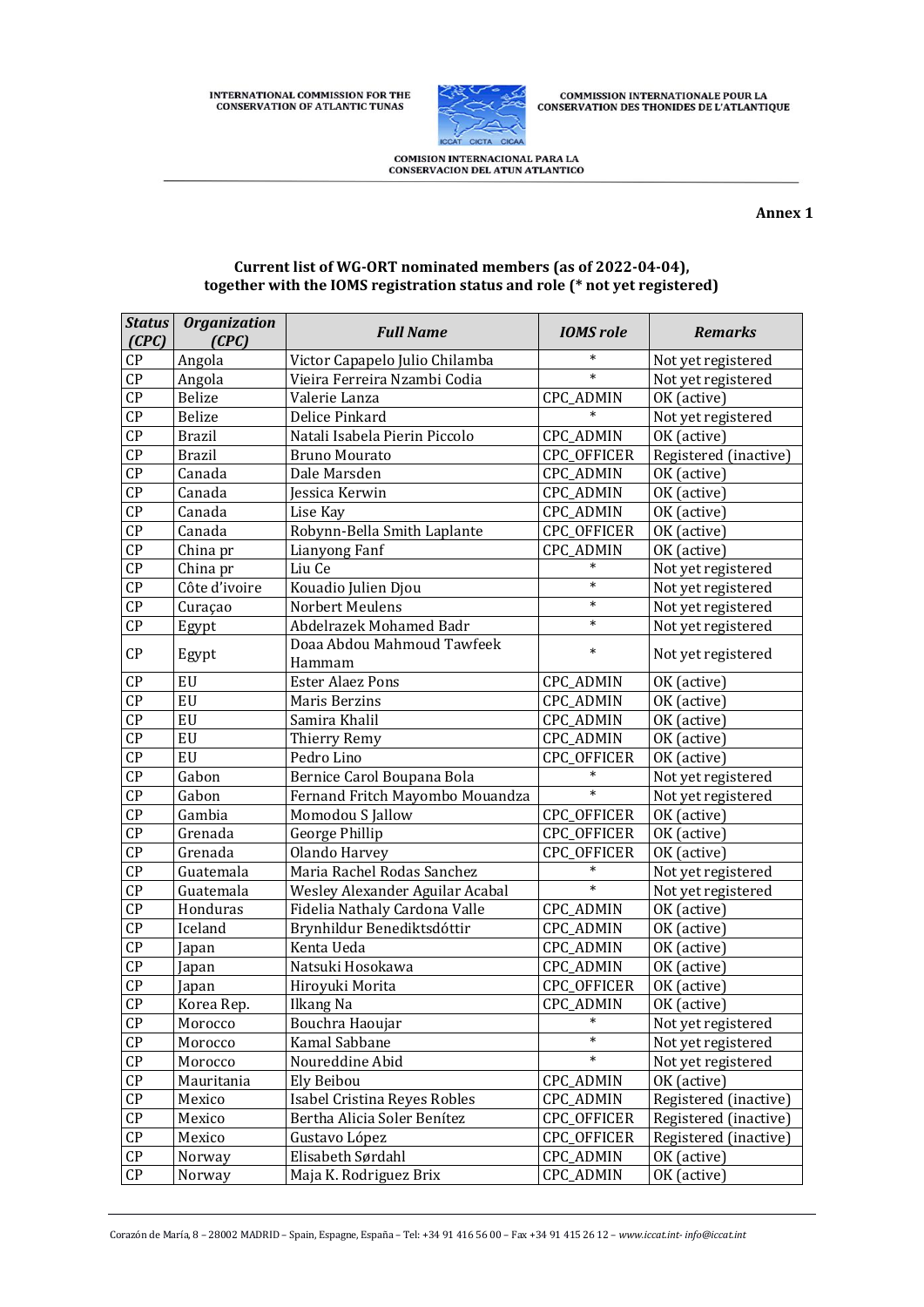INTERNATIONAL COMMISSION FOR THE CONSERVATION OF ATLANTIC TUNAS



 $\begin{array}{c} \textbf{COMMISSION INTERNATIONALE POUR LA}\\ \textbf{CONSERVATION DES THONIDES DE L'ATLANTIQUE} \end{array}$ 

# COMISION INTERNACIONAL PARA LA<br>CONSERVACION DEL ATUN ATLANTICO

| CP                     | Norway         | Rune Baug Mjørlund              | CPC_ADMIN        | OK (active)           |
|------------------------|----------------|---------------------------------|------------------|-----------------------|
| CP                     | <b>STP</b>     | Francisco Nunes Gelson Alves    | <b>CPC_ADMIN</b> | Registered (inactive) |
| CP                     | South Africa   | Mketsu Qayiso Kenneth           | <b>CPC_ADMIN</b> | Registered (inactive) |
| CP                     | Tunisia        | Hamadi Mejri                    | <b>CPC_ADMIN</b> | OK (active)           |
| CP                     | Tunisia        | Donia Sohlobji                  | CPC_OFFICER      | OK (active)           |
| $\mathsf{C}\mathsf{P}$ | Uk             | Matthew Elliott                 | CPC_OFFICER      | OK (active)           |
| CP                     | Usa            | Bryan Keller                    | <b>CPC_ADMIN</b> | OK (active)           |
| CP                     | Usa            | Rachel O'Malley                 | <b>CPC_ADMIN</b> | OK (active)           |
| CP                     | Usa            | Alex Miller                     | CPC_OFFICER      | Registered (inactive) |
| CP                     | Usa            | Guillermo Diaz                  | CPC_OFFICER      | Registered (inactive) |
| CP                     | Usa            | Melanie King                    | CPC_OFFICER      | Registered (inactive) |
| CP                     | Uruguay        | Santiago Caro                   |                  | Not yet registered    |
| CP                     | Venezuela      | Jesús Hilario Marcano Velasquez | <b>CPC_ADMIN</b> | OK (active)           |
| $\mathsf{C}\mathsf{P}$ | Venezuela      | Juan David Marcano Sofia        | CPC_ADMIN        | OK (active)           |
| <b>NCP</b>             | Chinese Taipei | Ching-Chao Lee                  | <b>CPC_ADMIN</b> | OK (active)           |
| <b>NCP</b>             | Chinese Taipei | Shan-Wen Yang                   | CPC_OFFICER      | OK (active)           |
| <b>NCP</b>             | Chinese Taipei | Shih-Chin Chou                  | CPC_OFFICER      | OK (active)           |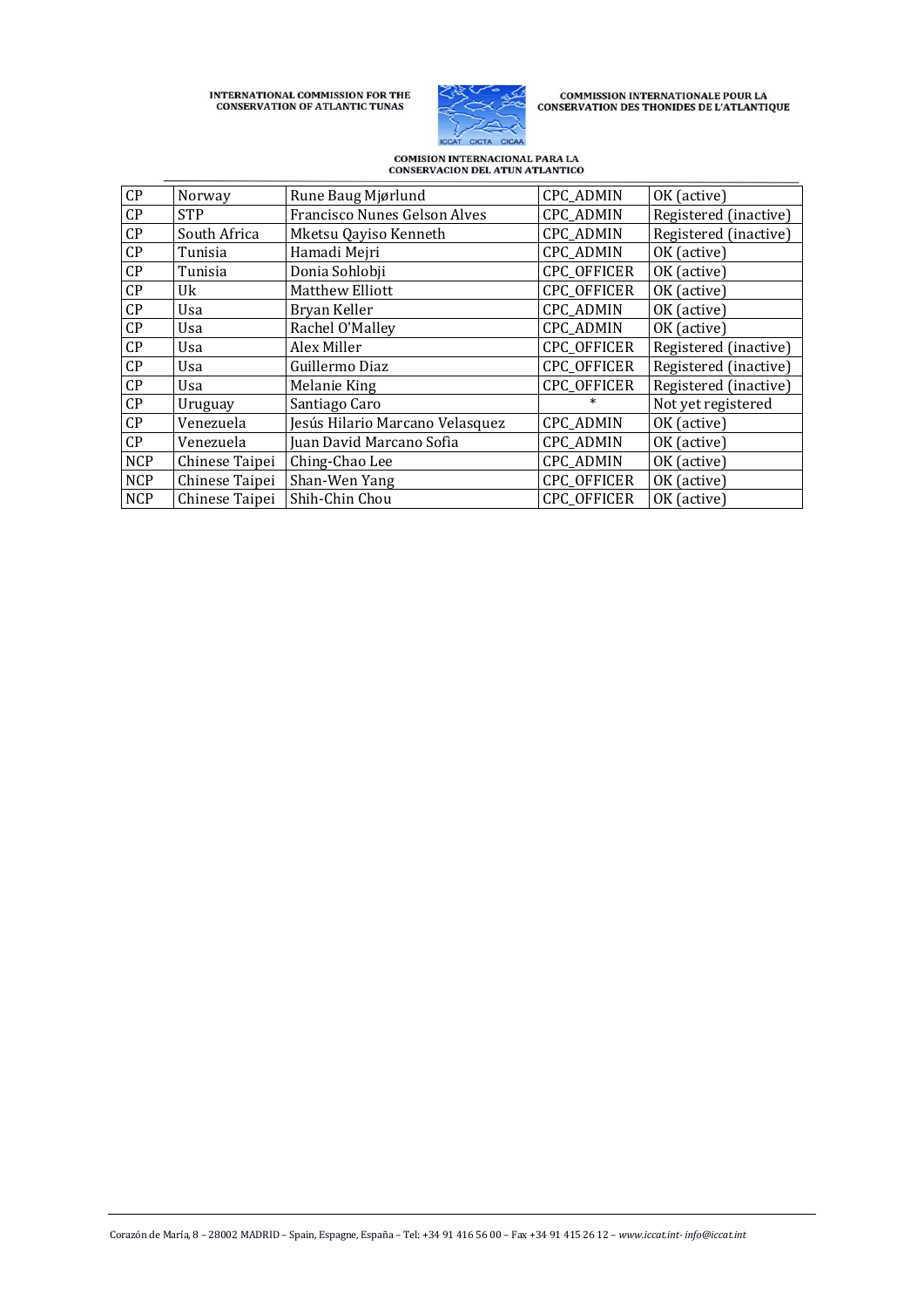INTERNATIONAL COMMISSION FOR THE **CONSERVATION OF ATLANTIC TUNAS** 



**COMMISSION INTERNATIONALE POUR LA** COMMISSION INTERNATIONALLE POOR LA

**COMISION INTERNACIONAL PARA LA CONSERVACION DEL ATUN ATLANTICO** 

#### **Annex 2**

## **IOMS Registration and Work Programmes of each session**

- **1. IOMS registration:** IOMS users need to be registered in advance with a specific profile
	- To register in the IOMS as a user please send an official email to[: general@ioms.iccat.int](mailto:general@ioms.iccat.int)
	- The ICCAT Secretariat will subsequently inform of the next steps.

### **2. Work programmes:**

### **Session 1: Training course 2022#1 (28 April 2022)**

- 1. Introduction to IOMS
	- a) General overview (standard layout, user support, others)
	- b) User roles and different perspectives (what is seen/can be done)
	- c) User roles and profiles
- 2. Major functionalities (overview)
	- a) Data requests (circulars)
	- b) Data requirements
		- i. Statistical related information (S\*)
		- ii. Management related information (M\*)
	- c) Messaging
	- d) Administration
		- i. Users & Roles
		- ii. Organizations
		- iii. Data requests
		- iv. Regulations & data requirements
		- v. Auditing
		- vi. Change log (versioning), APIs and others
- 3. Annual report module
	- a) Working with Part 1/Annex 1 (statistics)
	- b) Working with Part 2/Section 3 (management/compliance)
- 4. Planning session 2